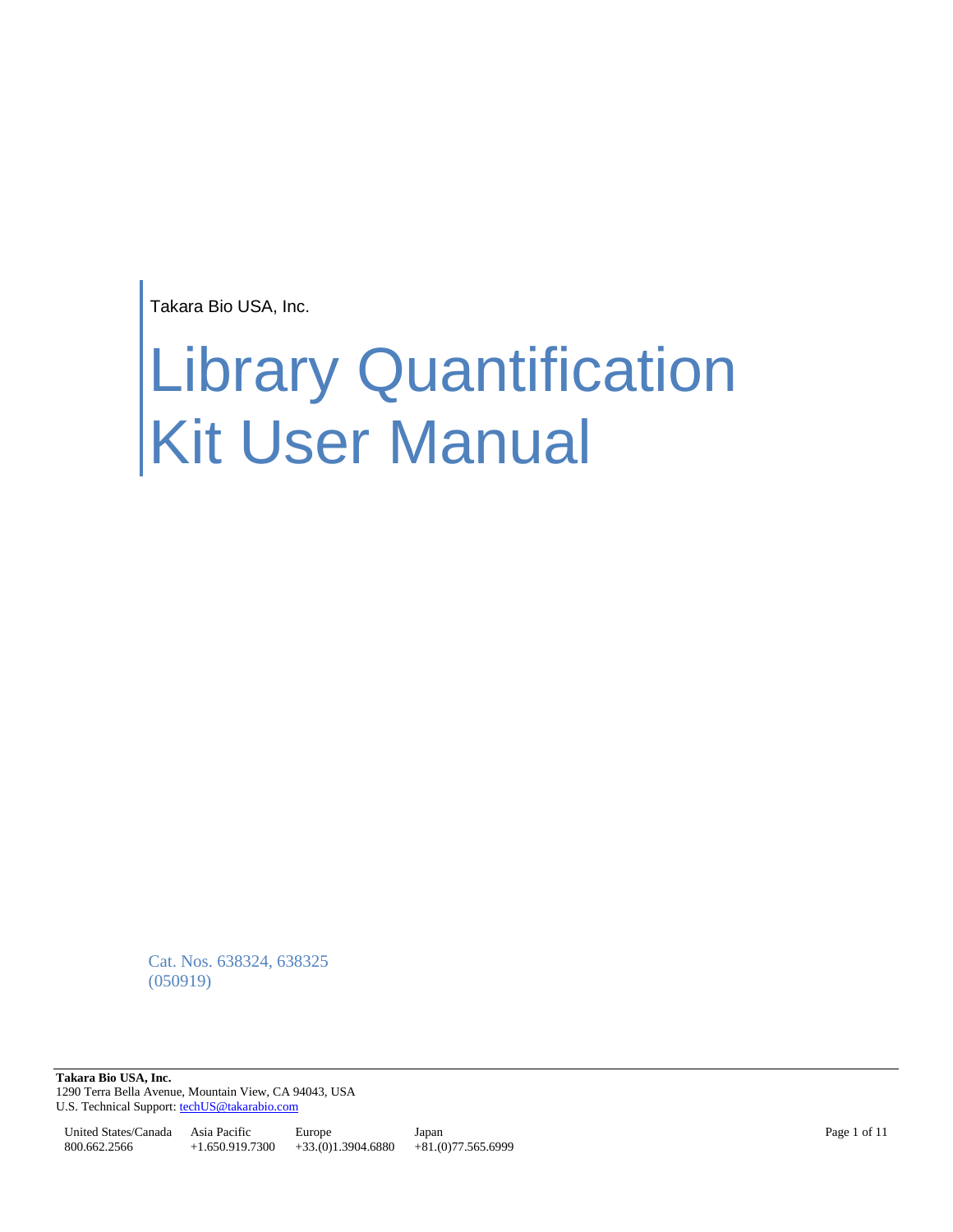# **Table of Contents**

| L.        |           |  |
|-----------|-----------|--|
| A.        |           |  |
| <b>B.</b> |           |  |
| П.        |           |  |
| Ш.        |           |  |
| IV.       |           |  |
| V.        |           |  |
| A.        |           |  |
| <b>B.</b> |           |  |
| C.        |           |  |
| D.        |           |  |
| E.        |           |  |
|           |           |  |
| A.        |           |  |
|           | <b>B.</b> |  |
|           |           |  |
| A.        |           |  |
| <b>B.</b> |           |  |
|           |           |  |

# **Table of Figures**

| Figure 3. Number of reads obtained from multiplex sequencing of libraries from samples with varying GC contents 9 |  |
|-------------------------------------------------------------------------------------------------------------------|--|
|                                                                                                                   |  |
|                                                                                                                   |  |
| <b>Table of Tables</b>                                                                                            |  |
|                                                                                                                   |  |
|                                                                                                                   |  |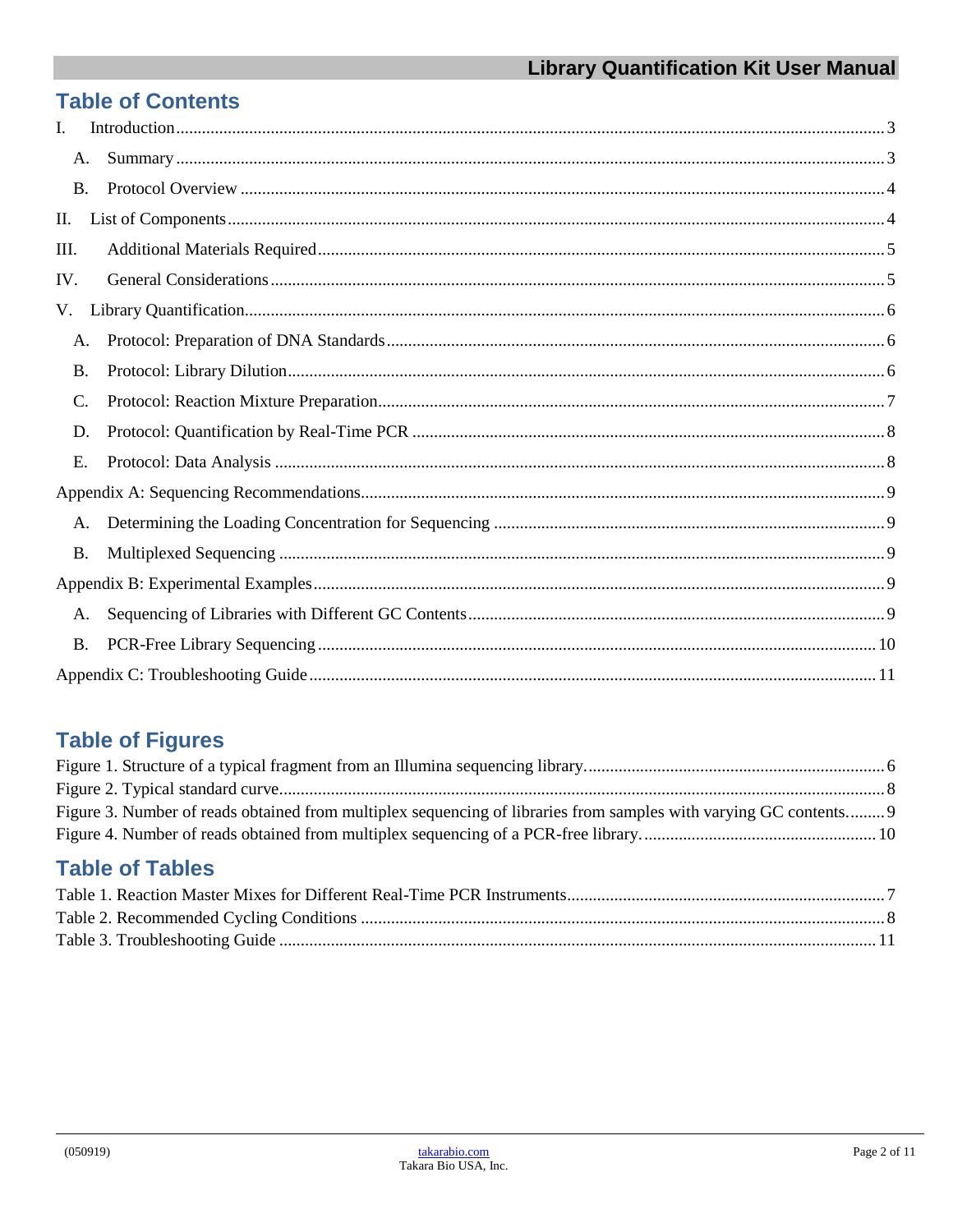# <span id="page-2-1"></span><span id="page-2-0"></span>**I. Introduction**

#### **A. Summary**

Illumina® next generation sequencing (NGS) platforms (including MiSeq®, Genome Analyzer™ IIx, HiScan®SQ, HiSeq® 2000/1000, and HiSeq 2500/1500) sequence DNA molecules by massively parallel sequencing. Generally, the libraries that are required for NGS analyses are prepared by ligating specific adapters to the ends of prepared DNA fragments. For sequencing, the prepared library is used as a template with primers that recognize the adapters, and then DNA clusters are clonally generated by bridge amplification on a flow cell. The clusters are sequenced using fluorescently labeled nucleotides; the DNA sequence is determined by detection of the fluorescent signal.

Loading the flow cell with an appropriate amount of library DNA is essential to generate clusters at an optimal density. An insufficient amount of library DNA will result in low cluster density and reduced sequencing yield. In contrast, an overabundance of library DNA may increase cluster density and result in poor quality data. Thus, accurate quantification of the library DNA concentration prior to loading on the flow cell is critical to a successful sequencing run.

The Library Quantification Kit uses standards and primers that recognize the adapter sequences used for Illumina's NGS reactions. Sequencing library quantification with this kit is accomplished by qPCR using TB Green® for detection. Amplification products are detected by intercalation of TB Green I in doublestranded DNA. Fluorescence detection in real-time allows quantification of amplification products. This kit includes DNA standards of known concentration to allow absolute quantification of library DNA.

This PCR-based library quantification method enables the specific quantification of DNA molecules that are bound to adapters, the target of sequencing primers. This allows specific measurement of the sequencing library concentration even in samples containing DNA molecules *not* bound to adapters. In addition, this kit can be used to confirm adapter ligation during library preparation.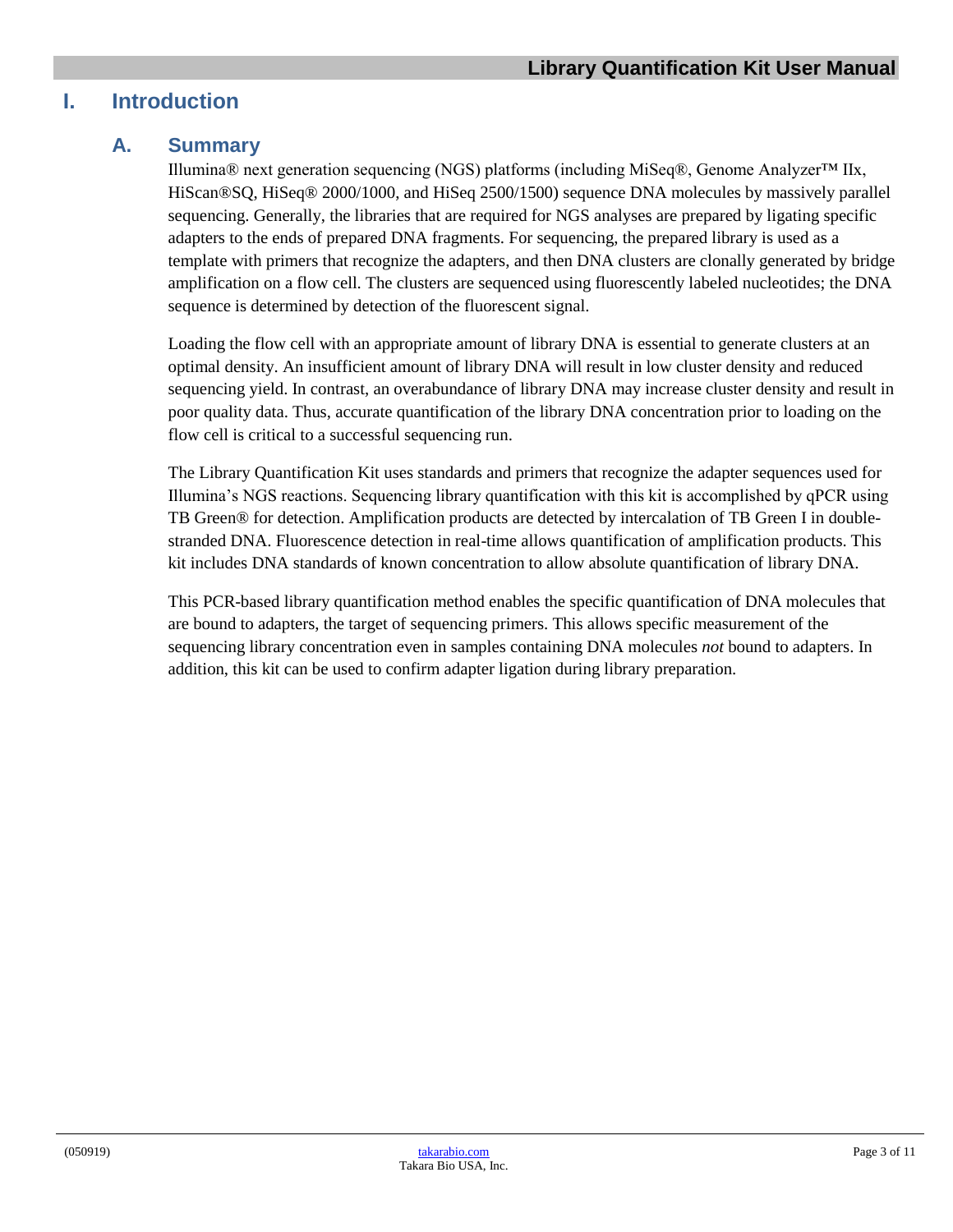#### <span id="page-3-0"></span>**B. Protocol Overview**



**NOTE**: When first using this kit, simultaneously perform quantification of a library that has been previously sequenced. The optimal loading concentration will vary depending on the instrument, reagents, and version of the analytical software. The results from the previously-sequenced library can serve as reference data for determining the optimal loading concentration.

#### <span id="page-3-1"></span>**II. List of Components**

#### • **200 rxns Terra™ qPCR Direct TB Green Premix (Cat. No. 638319)**

- **NOTE:** Protect the contents from light.
	- − 5 x 1 ml 2X Terra qPCR Direct TB Green Premix
	- − 200 µl ROX Reference Dye LSR (50X)
	- − 200 µl ROX Reference Dye LMP (50X)
- **500 rxns Primer Mix Kit (Cat No. 638326; Not sold separately)**
	- 2 x 1 ml 5X Primer Mix
	- 3 x 1 ml EASY Dilution Buffer
	- − 3 x 1 ml RNase-Free Water
- **50 rxns DNA Standards for Library Quantification (Cat. No. 638325)**
	- − 2 x 50 µl DNA Standard (10 pM)
	- − 2 x 50 µl DNA Standard (1 pM)
	- − 2 x 50 µl DNA Standard (0.1 pM)
	- − 2 x 50 µl DNA Standard (0.01 pM)

**NOTE**: ROX Reference Dyes are included for analyses with devices that perform between-well correction of fluorescent signal, e.g. Applied Biosystems real-time PCR instruments.

- Use ROX Reference Dye LSR for the ABI PRISM or StepOnePlus systems.
- Use ROX Reference Dye LMP for the 7500 Real-Time or Fast Real-Time PCR Systems.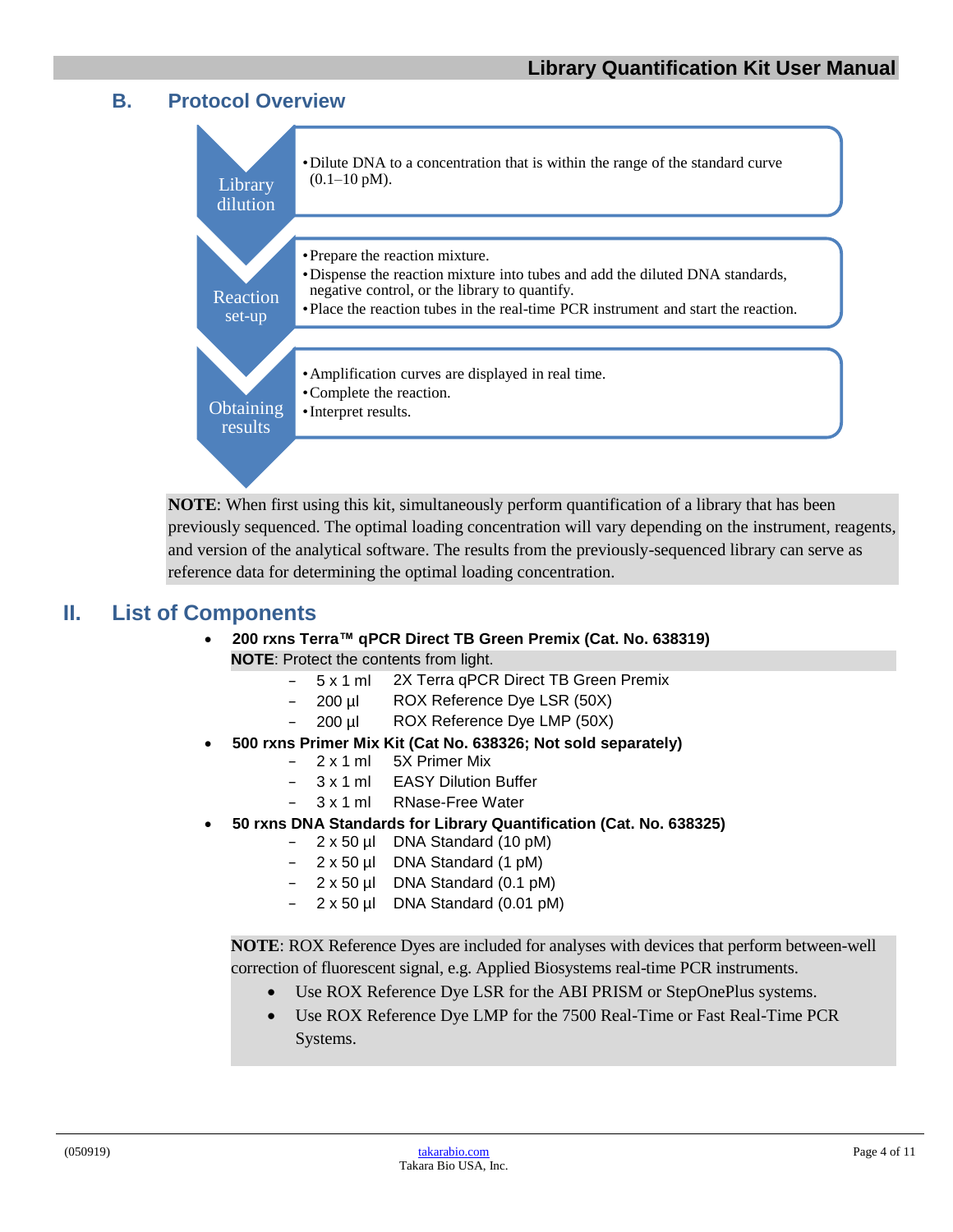#### **Library Quantification Kit User Manual**

The Terra qPCR Direct TB Green Premix contains enzymes, TB Green I, buffer, and dNTPs; the Primer Mix Kit contains primers for qPCR and EASY Dilution Buffer for library DNA dilution. The DNA Standard solutions contain specific concentrations of a DNA fragment (538 bp) and are designed specifically for use with this kit. When used as templates for qPCR, the standards will generate 447-bp DNA fragments that can be used to produce a standard curve for determining the concentration of DNA in an Illumina sequencing library.

The components of the Library Quantification Kit (Cat. No. 638324) have been specifically designed to work together and are optimized for this particular protocol. Please do not make any substitutions. The substitution of reagents in the kit and/or modification of the protocol may lead to unexpected results.

#### **Storage Conditions:**

- Store the Terra qPCR Direct TB Green Premix and ROX Reference Dyes at  $-80^{\circ}$ C. After thawing, store the Terra qPCR Direct TB Green Premix kit protected from light at 4°C, and use within 6 months.
- Store all other components at  $-20^{\circ}$ C.

## <span id="page-4-0"></span>**III. Additional Materials Required**

The following materials are required but not supplied:

- Real-time PCR instrument and tubes for real-time PCR
	- Thermal Cycler Dice™ Real Time System (software Ver. 3.00 or later; Cat. Nos. TP800, TP900)\*
	- Applied Biosystems 7000, 7500, or 7500 Fast Real-Time PCR System (Life Technologies)
	- Applied Biosystems StepOnePlus Real-Time PCR System (Life Technologies)
	- LightCycler (Roche)
- 0.2 ml, 8-strip, individual flat cap tubes
- $\bullet$  1000-μl, 200-μl, 20-μl, and 10-μl micropipettes
- Micropipette tips (with hydrophobic filters)
- Tabletop centrifuge
- High-speed, 4°C microcentrifuge

\*Not available in all geographic locations. Check for availability in your region.

## <span id="page-4-1"></span>**IV. General Considerations**

- 1. When operating real-time PCR amplification systems, be sure to follow the instructions for each instrument.
- 2. If chimeric probes or primers are degraded due to contamination with nuclease, accurate detection will not be possible. Perspiration and saliva are potential sources of nuclease contamination; take appropriate precautions to avoid contamination.
- 3. The steps in the protocol should be performed in the three physically segregated areas described below.
	- Area 1: Dilute libraries and DNA standards.
	- Area 2: Prepare and dispense reaction mixtures.
	- Area 3: Add library dilutions and DNA standards to the reaction mixture.

Avoid opening or closing tubes containing amplification products in any of the three areas.

4. With this kit, the amplification reaction and product detection take place simultaneously in real time; thus, there is no need to analyze the amplification products by electrophoresis or another procedure after reaction completion. To avoid contamination, do not remove amplification products from the tubes.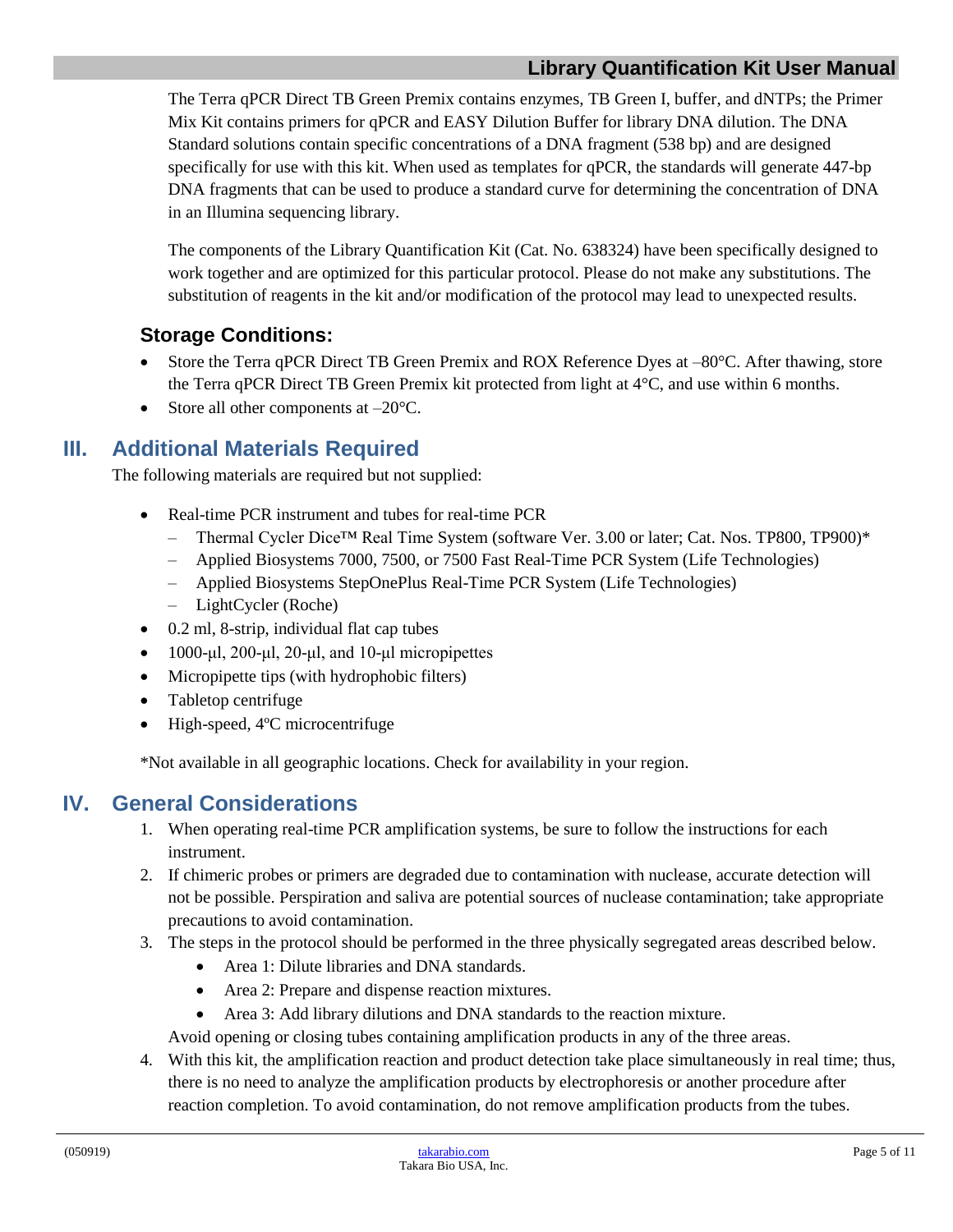#### **Library Quantification Kit User Manual**

- 5. Failure of any of the auto functions on the real-time PCR amplification system may lead to erroneous results. Set up the real-time PCR amplification system according to the system's operation manual.
- 6. The primers included in this kit are designed to anneal to the P5 and P7 regions at the ends of Illumina sequencing library fragments, sequences that are required for hybridization with the flow cell (Figure 1). Libraries not recognized by the primers cannot be quantified with this kit. The primers have the following sequences:

Primer 1: 5' – TGA TAC GGC GAC CAC CGA GA – 3'

Primer 2: 5' – AAG CAG AAG ACG GCA TAC GA – 3'

| rimer | Sequence of Interest | Index  |
|-------|----------------------|--------|
|       |                      |        |
|       |                      |        |
|       |                      | drimer |

**Figure 1. Structure of a typical fragment from an Illumina sequencing library.**

# <span id="page-5-3"></span><span id="page-5-1"></span><span id="page-5-0"></span>**V. Library Quantification**

## **A. Protocol: Preparation of DNA Standards**

#### **(Perform in Area 1)**

Thaw the DNA Standards  $(0.01-10 \text{ pM})$  at room temperature, mix well by vortexing or other means, then centrifuge briefly and keep on ice.

#### <span id="page-5-2"></span>**B. Protocol: Library Dilution**

#### **(Perform in Area 1)**

1. Dilute an aliquot of the library to be analyzed to a concentration of approximately 1 pM with EASY Dilution. To achieve an accurate final concentration, preparation of a serial dilution series is recommended.

Optional: If the initial DNA concentration of your library is not available, use serial dilutions of the library (e.g., 10-, 100-, 1000-fold).

2. If the molar concentration of a library is unknown, use the following equations to calculate the concentration (w/v).

Determine the molecular weight of the library:

Molecular Weight = Average Library Size (bp) $* \times 650$ 

Determine the molar concentration of the library:

Molar Concentration (nM) = Library Concentration (ng/ $\mu$ l) × 10<sup>6</sup>/Molecular Weight

\*Average library size as determined by an Agilent Bioanalyzer or equivalent method.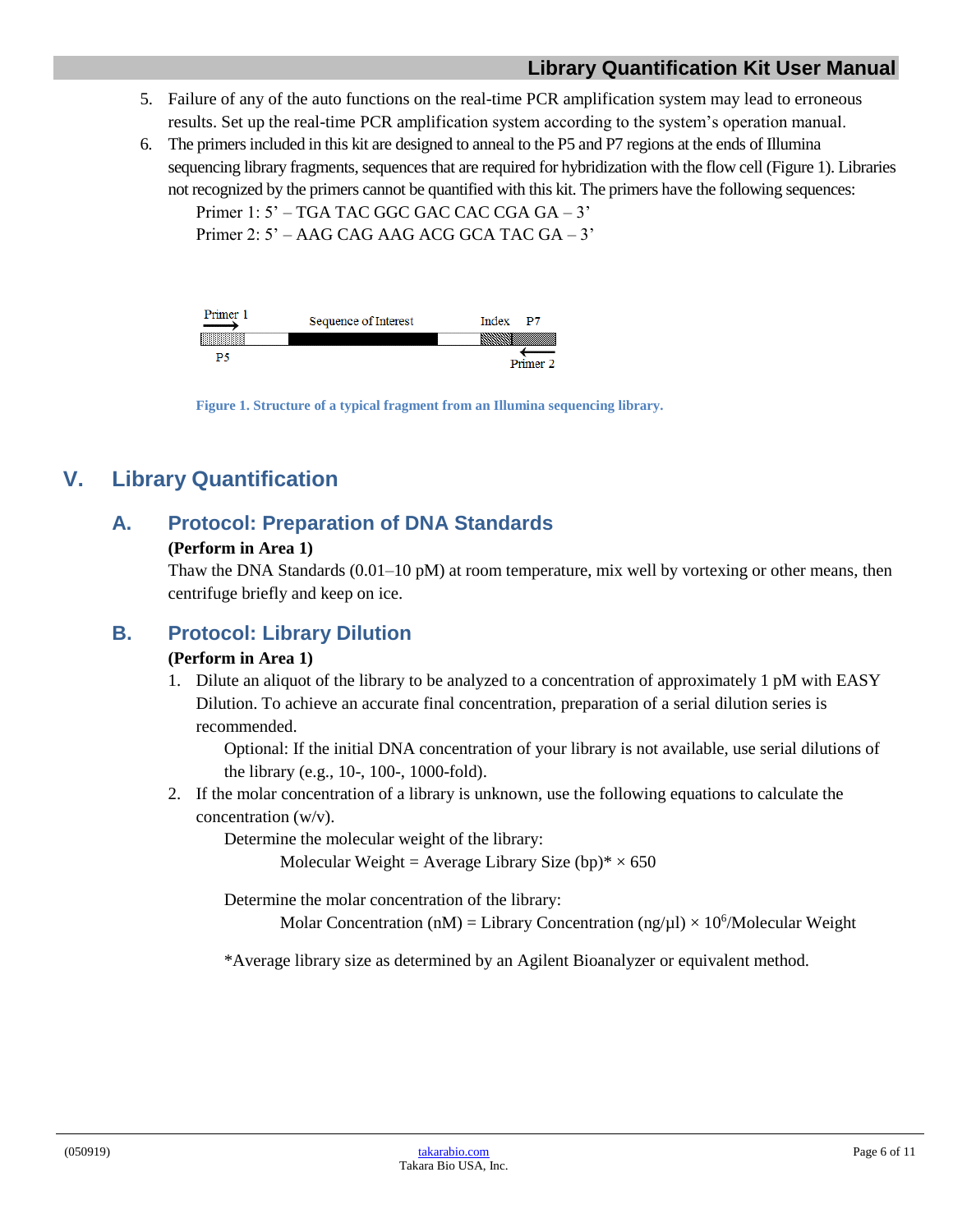## <span id="page-6-0"></span>**C. Protocol: Reaction Mixture Preparation**

#### **(Perform in Area 2)**

1. Mix components of the reaction mixture (except the diluted library sample or DNA Standards) as indicated in Table 1 in a volume sufficient for the number of PCR reactions you plan to perform, plus an additional reaction to compensate for pipetting errors. The minimum number of reactions is the number of samples plus five (DNA Standards and the negative control). Increasing the number of trial runs can increase the accuracy of quantification, therefore, perform all reactions in at least triplicates.

| <b>Reagent<sup>a</sup></b>    | Roche<br>LightCycler | <b>Takara Thermal Cycler</b><br><b>Dice Real Time System</b> |                   | ABI PRISM 7000,<br>ABI 7500/7500, and StepOnePlus<br><b>Real-Time PCR Systems</b> |
|-------------------------------|----------------------|--------------------------------------------------------------|-------------------|-----------------------------------------------------------------------------------|
|                               | Reagent volume (µl)  |                                                              |                   |                                                                                   |
| <b>RNase-Free Water</b>       | 4.0                  | 4.0                                                          | 3.6               | 12.0                                                                              |
| Terra PCR Direct TB           | 10.0                 | 10.0                                                         | 10.0              | 25.0                                                                              |
| <b>Green Premix (2X)</b>      |                      |                                                              |                   |                                                                                   |
| <b>5X Primer Mix</b>          | 4.0                  | 4.0                                                          | 4.0               | 10.0                                                                              |
| <b>ROX Reference Dye</b>      |                      |                                                              | 0.4               | 1.0                                                                               |
| LSR or LMP (50X) <sup>b</sup> |                      |                                                              |                   |                                                                                   |
| Master mix volume per         | 18.0                 | 18.0                                                         | 18.0 <sup>c</sup> | 48.0 <sup>d</sup>                                                                 |
| well                          |                      |                                                              |                   |                                                                                   |

<span id="page-6-1"></span>**Table 1. Reaction Master Mixes for Different Real-Time PCR Instruments**

a) This kit is sufficient for  $500 \times 20 \mu l$  (total volume) reactions.

b) Two different ROX formulations are included for normalization of fluorescent signals on instruments that are equipped with this option. Use ROX Reference Dye LSR with instruments with a 488 nm laser excitation source. Use ROX Reference Dye LMP with instruments whose excitation source is either a lamp or an LED. Be sure to use the formulation that is appropriate for your real-time PCR instrument.

- c) Prepare an 18-µl reaction master mix when using 384-well plates or 96-well fast thermal cycling plates.
- d) Prepare a 48-µl reaction master mix when using 96-well plates, single tubes, or 8-tube strips.
	- 2. Dispense the appropriate amount of master mix (Table 1) into each well of a PCR plate, each tube, or each PCR capillary tube.
	- 3. **(Perform in Area 3)**

Add 2 µl of RNase-Free Water (for the negative control; NTC), diluted library samples, or DNA standards into appropriate wells.

4. Seal the plate or tubes according to the procedure recommended for the real-time instrument being used. Centrifuge briefly.

**NOTE**: Start the reaction within 1 hour of preparation.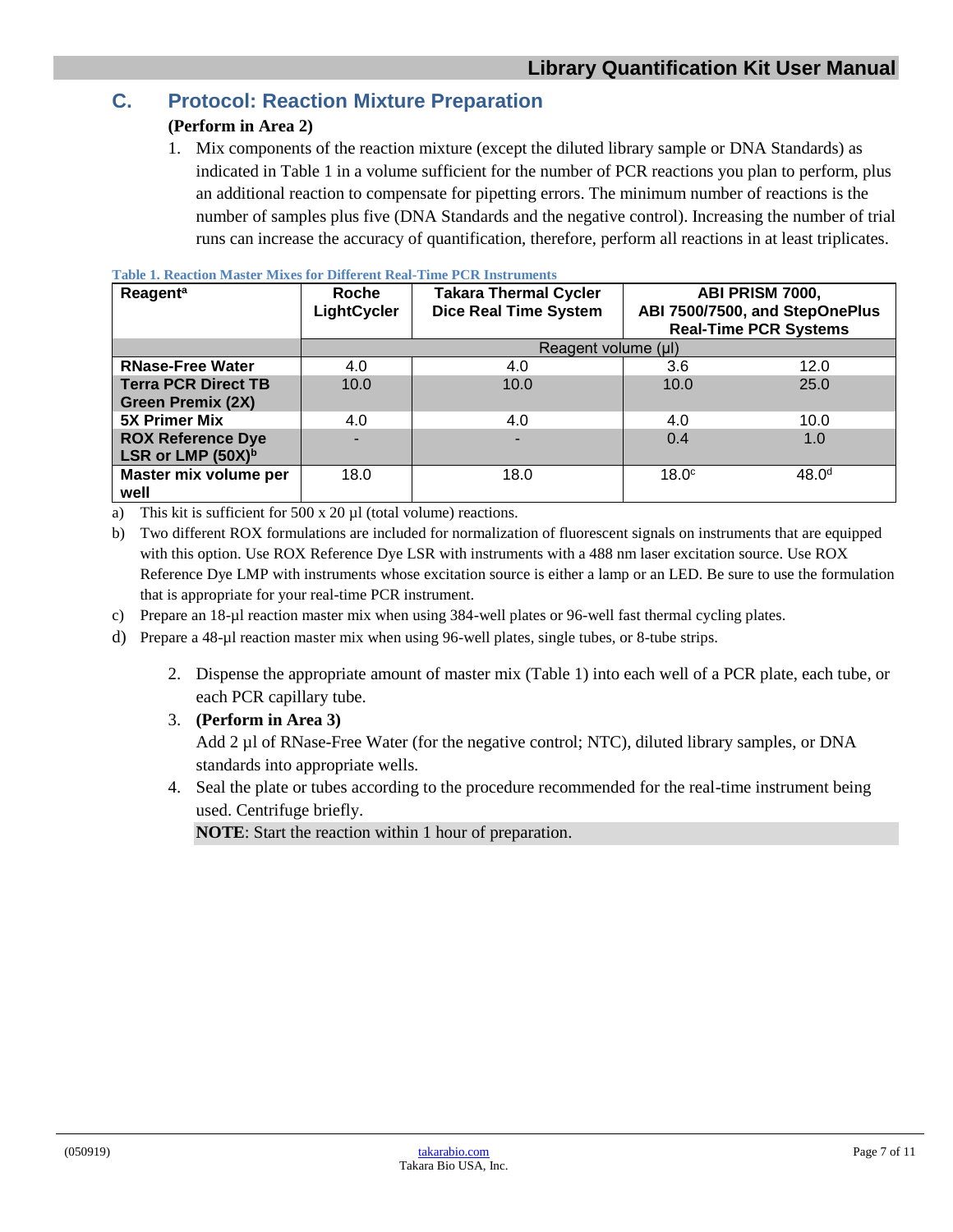#### <span id="page-7-0"></span>**D. Protocol: Quantification by Real-Time PCR**

#### **(Perform in Area 3)**

Program your thermal cycler using the cycling conditions recommended in Table 2. Place the plate/tubes in the real-time PCR instrument and begin cycling.

**NOTE**: The operating procedures vary with each real-time PCR amplification system. For detailed operating procedures, refer to the user manual for your system.

#### <span id="page-7-3"></span>**Table 2. Recommended Cycling Conditions**

| <b>Reaction Cycles</b>                         | Roche LightCycler <sup>b</sup>                                                     | <b>Takara Thermal Cycler</b><br><b>Dice Real Time System</b>                                           | ABI PRISM 7000,<br>7500/7500 Fast,<br>& StepOnePlus Real-<br><b>Time PCR Systems</b>                   |
|------------------------------------------------|------------------------------------------------------------------------------------|--------------------------------------------------------------------------------------------------------|--------------------------------------------------------------------------------------------------------|
|                                                |                                                                                    | Thermal cycling conditions for each instrument                                                         |                                                                                                        |
| Initial Denaturation <sup>a</sup><br>(1 Cycle) | $98^{\circ}$ C<br>2 min                                                            | $98^{\circ}$ C 2 min                                                                                   | $98^{\circ}$ C 2 min                                                                                   |
| qPCR<br>(35 Cycles)                            | $98^{\circ}$ C<br>10 sec<br>$60^{\circ}$ C<br>$15$ sec<br>$68^{\circ}$ C<br>45 sec | $98^{\circ}$ C<br>10 <sub>sec</sub><br>$60^{\circ}$ C<br>15 <sub>sec</sub><br>$68^{\circ}$ C<br>45 sec | $98^{\circ}$ C<br>10 <sub>sec</sub><br>$60^{\circ}$ C<br>15 <sub>sec</sub><br>45 sec<br>$68^{\circ}$ C |
| <b>Melting/Dissociation Curve</b><br>(1 Cycle) | Melting/Dissociation<br>Curvec                                                     | Melting/Dissociation<br>Curvec                                                                         | Melting/Dissociation<br>Curvec                                                                         |

a) Initial denaturation at 98°C for 2 min is necessary to denature the hot start antibody.

b) Ramp speed 20°C/sec.

c) Follow the manufacturer's instructions.

#### <span id="page-7-1"></span>**E. Protocol: Data Analysis**

- 1. After the reaction is complete, verify the amplification and melting curves, and confirm that all dissociation curves obtained from the DNA Standards have a single peak at approximately the same temperature.
- 2. Plot the average  $C_t$  (SDM) values for the four DNA Standards versus concentration (10, 1, 0.1, and 0.01 pM, in log scale) to generate a standard curve. Typically, the coefficient of determination  $(R^2)$ should be  $\geq 0.98$ , and the reaction efficiency should be  $\geq 90\%$  (Figure 2).



**Figure 2. Typical standard curve.**

<span id="page-7-2"></span>3. Using the average  $C_t$  (SDM) values obtained from the diluted library samples, determine the corresponding concentration (pM) from the standard curve generated in Step 2. Only use  $C_t$  values that are below the  $C_t$  of the NTC.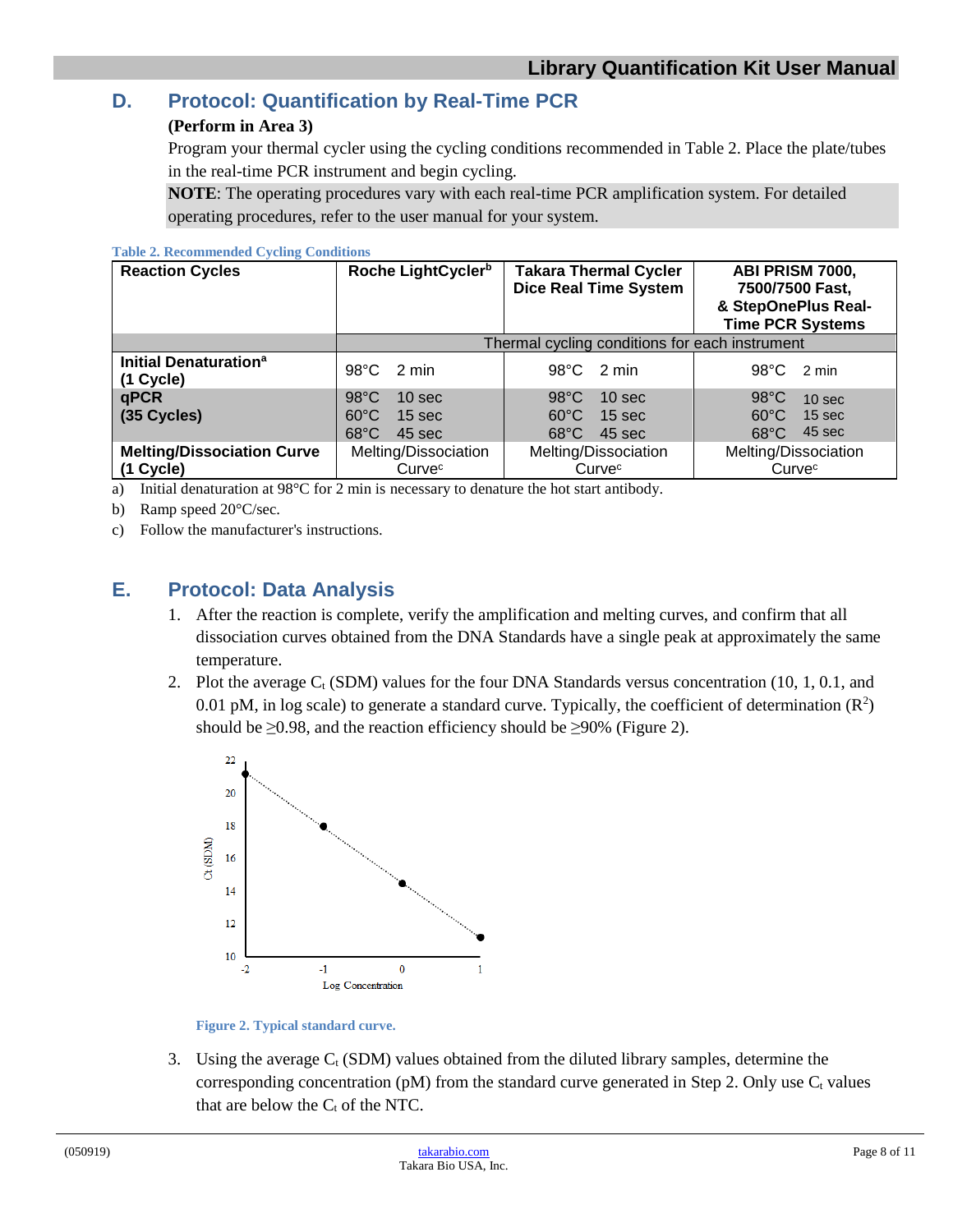4. Calculate the library concentration according to the formula below:

Library Concentration  $(nM)$  =

[Library concentration (pM) from Step 3] x [Dilution factor] x [447 bp\*]

[1,000] x [Average Library Size (bp)]

\*447 bp is the size of the DNA fragment amplified from the DNA Standards

## <span id="page-8-1"></span><span id="page-8-0"></span>**Appendix A: Sequencing Recommendations**

## **A. Determining the Loading Concentration for Sequencing**

- The loading concentration of the library varies depending on the sequencing platform, reagents, and the version of analytical software used. Quantify a library that has been sequenced previously, and use the result as a reference to determine the optimal loading concentration.
- Library Quantification Kit is compatible with DNA libraries of varying GC-content and fragment length (the largest DNA fragment tested with the Library Quantification Kit was 773 bp). If a similar library that has been sequenced is available, include it as a control in the quantification to further improve the accuracy in determining the loading concentration.
- For additional recommendations, contact Illumina, Inc.

## <span id="page-8-2"></span>**B. Multiplexed Sequencing**

• When pooling libraries, any slight differences in pipetting can result in variations in the number of sequencing reads. To pool libraries that differ greatly in concentration, dilute the higher concentration library to a concentration comparable to the more dilute library before pooling.

# <span id="page-8-4"></span><span id="page-8-3"></span>**Appendix B: Experimental Examples**

## **A. Sequencing of Libraries with Different GC Contents**

Genomic DNA libraries from *Escherichia coli* (GC content, 50.8%), *Thermus thermophilus* (GC content, 69.5%), and *Saccharomyces cerevisiae* (GC content, 38.1%) were prepared with the TruSeq® DNA Sample Prep Kit v2 (Illumina, Cat. No. FC-121-2001). The libraries were quantified using the Library Quantification Kit, pooled to yield a loading concentration of approximately 3.5 pM per library, and sequenced in a multiplexed sequencing run (Figure 3).



<span id="page-8-5"></span>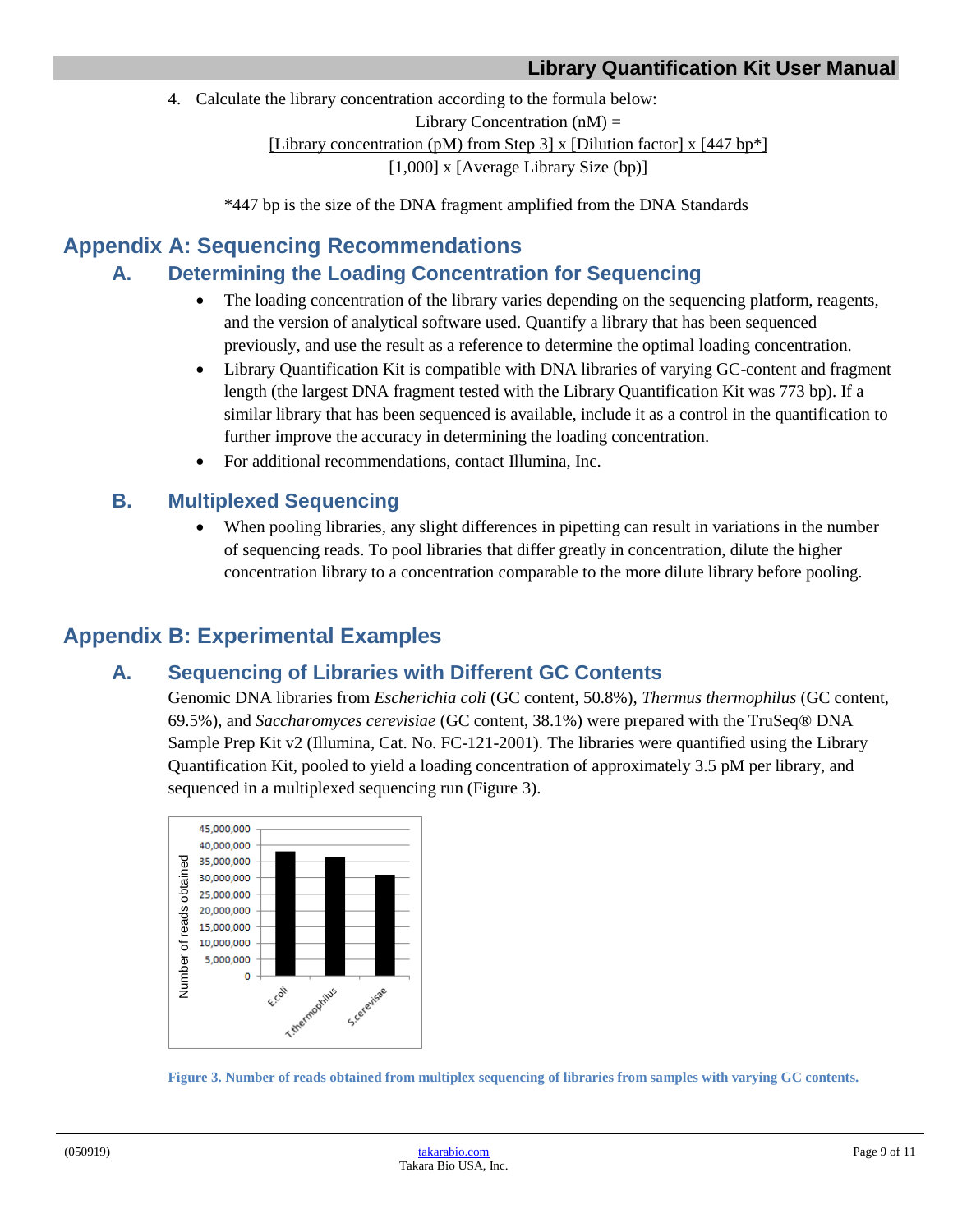## <span id="page-9-0"></span>**B. PCR-Free Library Sequencing**

Libraries prepared with the TruSeq DNA Sample Prep Kit v2 (Illumina, Cat. No. FC-121-2001) were used as standard libraries (Figure 4, Standards A through F). A PCR-free library was prepared according to Kozarewa *et al*. PCR-free library preparations create libraries with less bias; however, without library enrichment by PCR, assessment of the concentration of such a library requires qPCR. The PCR-free library was quantified using the Library Quantification Kit, pooled with the standard libraries to yield a loading concentration of 0.9 pM per library, and sequenced in a multiplexed sequencing run (Figure 4).



<span id="page-9-1"></span>**Figure 4. Number of reads obtained from multiplex sequencing of a PCR-free library.**

## **Reference**

Kozarewa, I., Ning, Z., Quail, M.A., Sanders, M.J., Berriman, M., & Turner, D.J. (2009) Amplificationfree Illumina sequencing-library preparation facilitates improved mapping and assembly of GC-biased